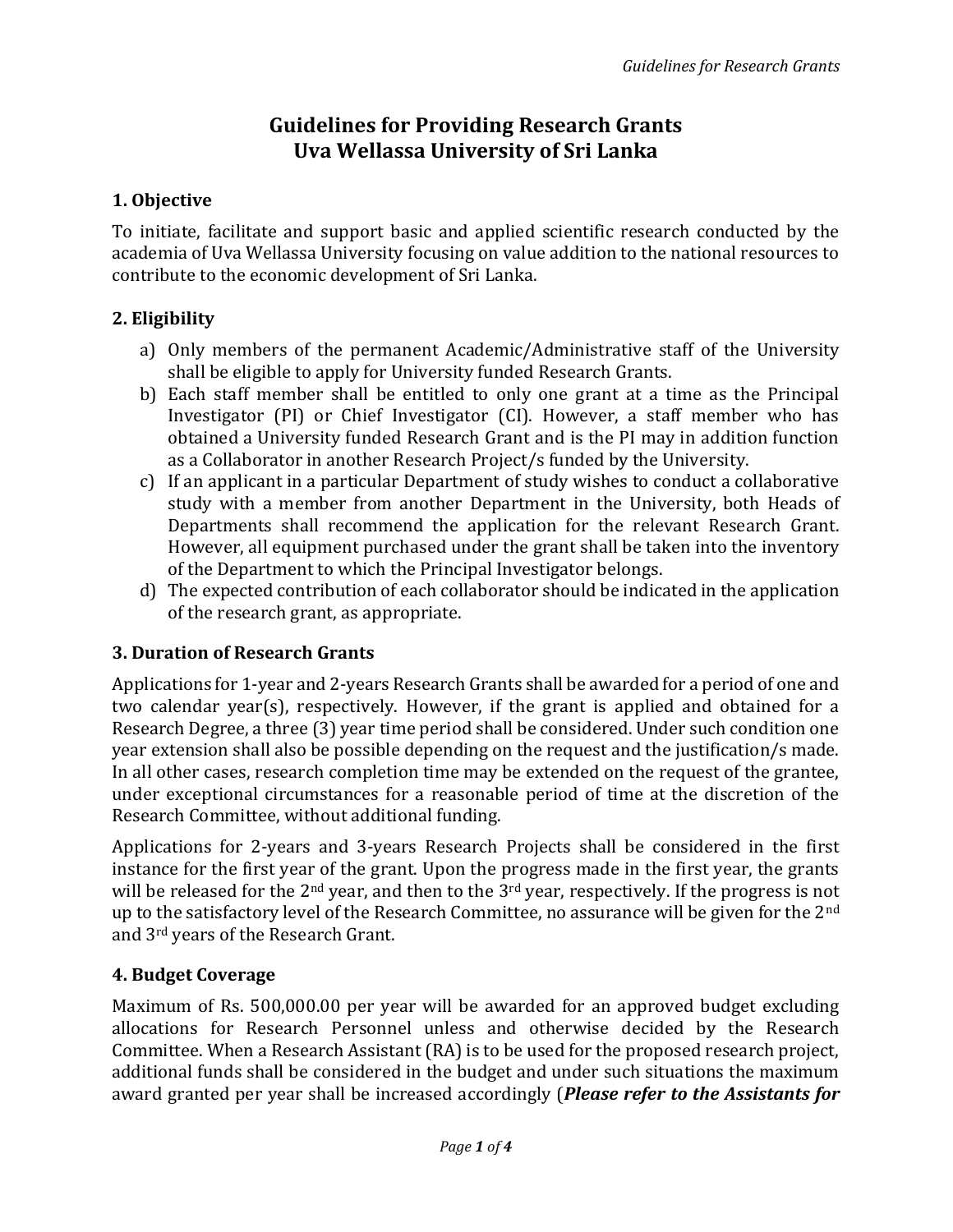University Research Projects). However, provision of RA and such additional money shall be considered only for the projects leading to a Research Degree.

A detailed breakdown of the budget shall have to be provided according to the format specified by the Research Committee. Grants for different sections of the budget shall be given according to the following guidelines.

- Equipment cost should not be more than 50% of the total estimated budget
- Consumables
- Allowance for Research Assistant (*Please refer to the Assistants for University* Research Projects)
- Travel (local only)
- Publication cost (maximum Rs. 100,000)
- The funds for Miscellaneous should not exceed 10% of the total cost of the project.

#### 5. Priorities

Following broader scopes will be encouraged and in particular the circulars issued in this regard by the University Grant Commission (UGC) will be given the priority.

- Value addition and commercialisation
- Multidisciplinary research towards socio-economic development of the country
- Development of private-public partnerships
- Sustainable Development

The outcome of the proposed study shall be able to be published or patented.

Publications facilitated by the grant should acknowledge the Uva Wellassa University for providing the grant. Following statement shall be suggested to be included in the acknowledgement by adapting the changes as appropriate (i.e. year and the grant number):

"This research was funded by the Grant No: UWU/RG/2017/01 of Uva Wellassa University of Sri Lanka and the authors gratefully acknowledge the funding and other services provided by the University".

#### 6. Application Procedure

Applications for grants will be entertained in order to meet the following deadline.

• Proposal Submission – On or before October 15, 2019

#### 7. Evaluation Procedure

- a) The selected applications shall be sent to two Reviewers for evaluation. If the budget exceeds Rs. 500,000.00 and the expertise are not present in the University related to a particular research activity, outside Reviewers shall be consulted.
- b) Based on the evaluation reports submitted by the two Reviewers, the Research Committee shall make a collective recommendation for funding, not funding or for revising the applications.
- c) The applicant may be invited to make a presentation on the proposed project if required.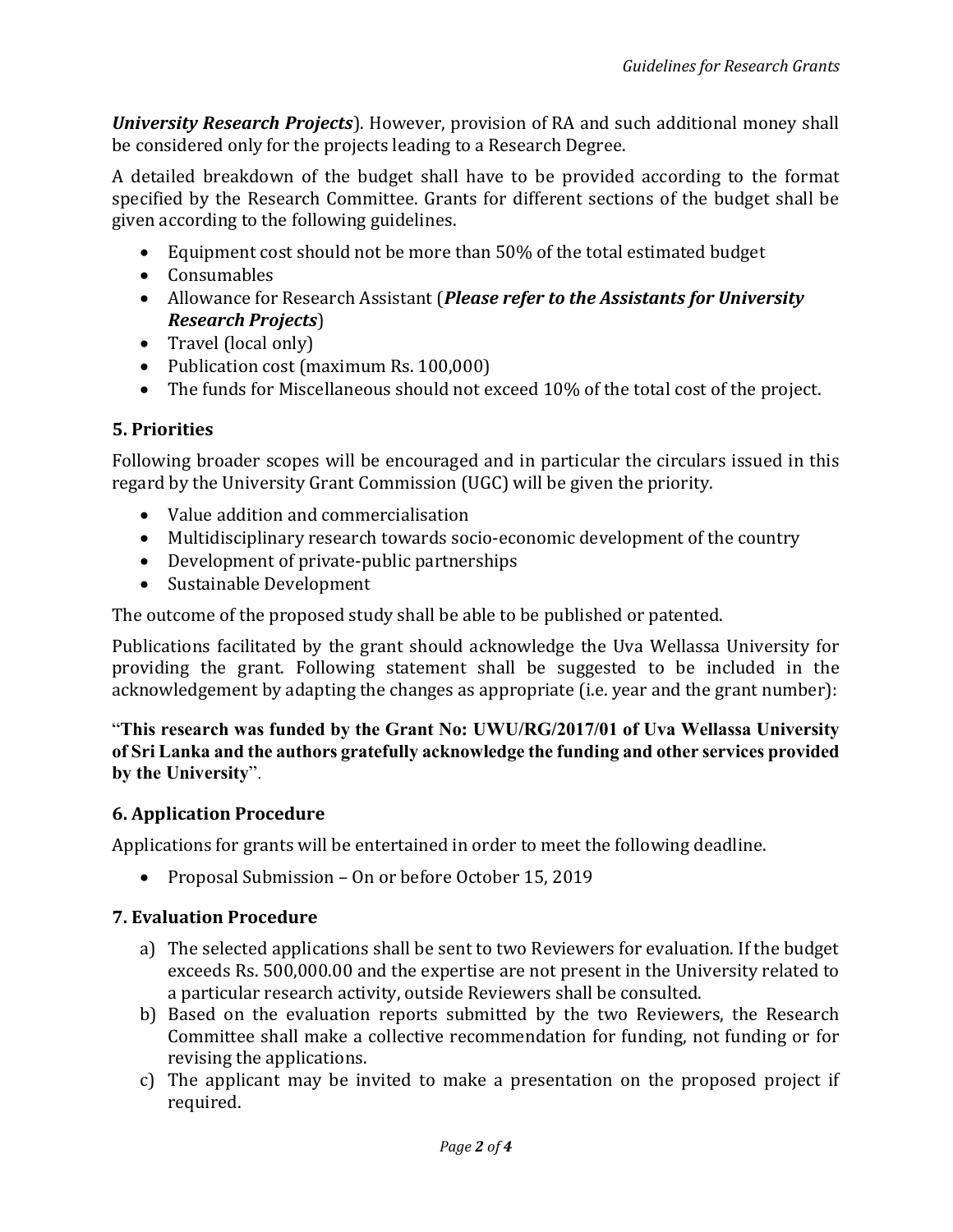- d) The recommendations of Research Committee shall be forwarded to the Vice Chancellor for the final approval.
- e) The applicants whose applications have not been approved for funding shall be informed.
- f) The 'Award Letter' and the 'Contractual Agreement' shall be sent to the applicants whose research proposals have been approved.
- g) After the completion of the 'Contractual Agreement', the 1st year allocation, except the funds for Research Assistant (if applicable), shall be made available to the Principal Investigator.
- h) Funds for the  $2^{nd}$  year (and  $3^{rd}$  year) shall be made available subject to the satisfactory progress.
- i) Settlement of the advance payments of the grants should be carried out in accordance with the financial regulations of the Uva Wellassa University of Sri Lanka.

### 8. Progress Reports

Biannual Progress Reports, according to the format given by the Research Committee, should be submitted through the Head of the Department/Unit and Dean of the Faculty, as relevant, for the evaluation by the Research Committee until the completion of the grant period.

Irrespective of the date of commencement of the project, the progress reports should be submitted by the  $1<sup>st</sup>$  June and the  $1<sup>st</sup>$  December every year by the grantees. The Research Committee shall call the grantee for a presentation on the progress (annually), as required, for projects that run for two years and three years. However, the grantee should be prepared to provide or present the progress at any time if requested by the Research Committee.

A comprehensive Final Report according to the format provided by the Research Committee should be submitted within 03 months from the date of completion of project period.

# 9. Ethical Clearance

Ethical clearance certificates of the study (if required) should be submitted to the, "Ethics Review Committee" of Uva Wellassa University with or prior to the submission of the first progress report.

#### 10. Termination of Grants

All projects shall be subject to termination unless a satisfactory progress is achieved by the grantees. Accordingly, any project can be terminated after 6 months from the last progress made by the grantee upon the decision taken by the Research Committee based on Either one or a few of the following reasons.

- Unsatisfactory progress
- Unavailability of PI/CI and/or collaborator(s)
- Exceeding the duration of the project without having a proper approval from the Research Committee
- Non-compliance with the Research Guidelines
- Any other reason/s as identified by the Research Committee